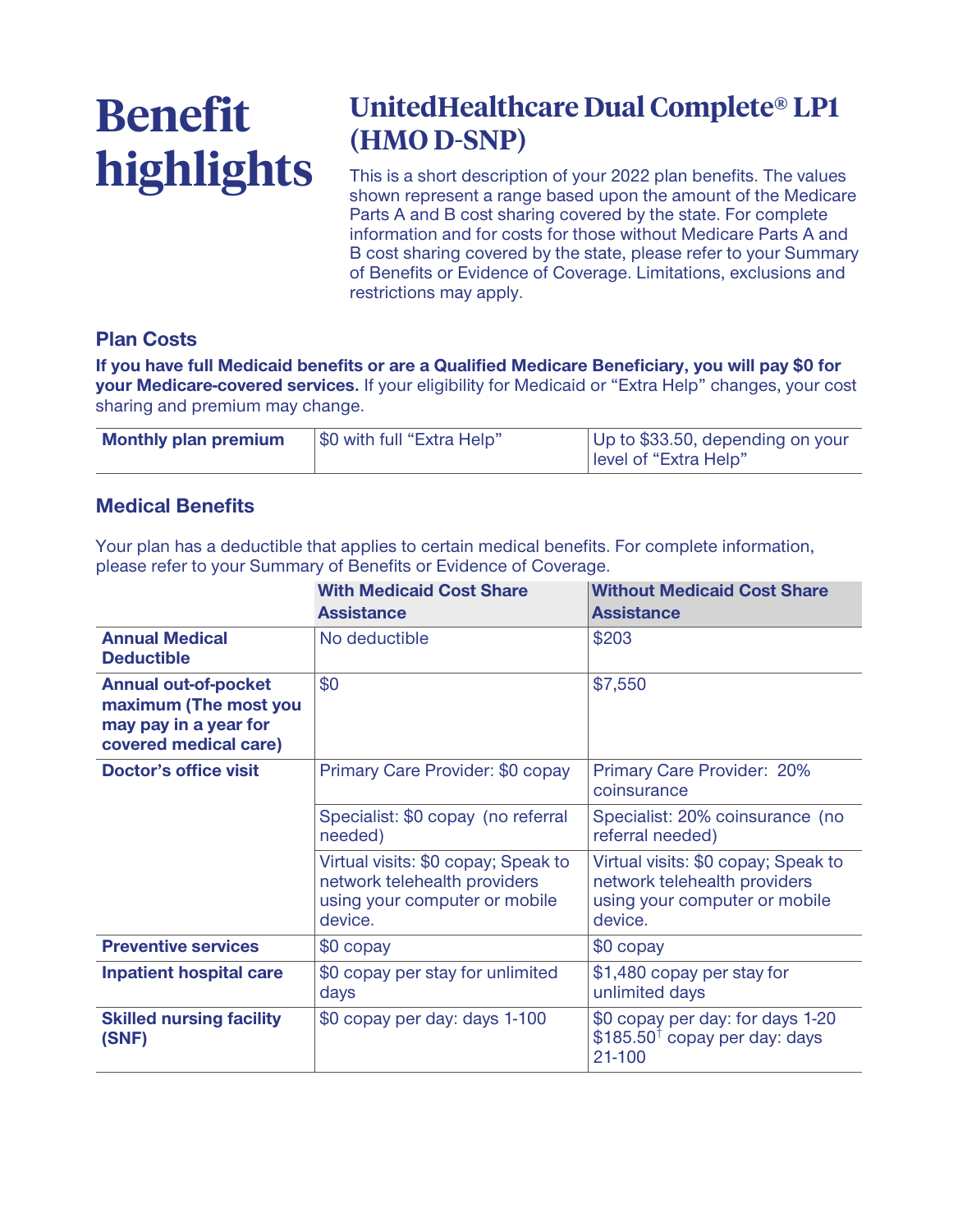#### **Medical Benefits**

**Your plan has a deductible that applies to certain medical benefits. For complete information, please refer to your Summary of Benefits or Evidence of Coverage.**

|                                                                                                                  | <b>With Medicaid Cost Share</b><br><b>Assistance</b>                                                            | <b>Without Medicaid Cost Share</b><br><b>Assistance</b>                                                         |
|------------------------------------------------------------------------------------------------------------------|-----------------------------------------------------------------------------------------------------------------|-----------------------------------------------------------------------------------------------------------------|
| <b>Outpatient hospital,</b><br>including surgery<br>(Cost sharing for<br>additional plan services<br>will apply) | \$0 copay                                                                                                       | 20% coinsurance                                                                                                 |
| <b>Mental health (outpatient</b>                                                                                 | Group therapy: \$0 copay                                                                                        | Group therapy: \$0 copay                                                                                        |
| and virtual)                                                                                                     | Individual therapy: \$0 copay                                                                                   | Individual therapy: \$0 copay                                                                                   |
|                                                                                                                  | Virtual visits: \$0 copay; Speak to<br>network telehealth providers<br>using your computer or mobile<br>device. | Virtual visits: \$0 copay; Speak to<br>network telehealth providers<br>using your computer or mobile<br>device. |
| <b>Diabetes monitoring</b><br><b>supplies</b>                                                                    | \$0 copay for covered brands                                                                                    | \$0 copay for covered brands                                                                                    |
| <b>Diagnostic radiology</b><br>services (such as MRIs,<br><b>CT</b> scans)                                       | \$0 copay                                                                                                       | 20% coinsurance                                                                                                 |
| <b>Diagnostic tests and</b><br>procedures (non-<br>radiological)                                                 | $$0$ copay                                                                                                      | 20% coinsurance                                                                                                 |
| <b>Lab services</b>                                                                                              | \$0 copay                                                                                                       | $$0$ copay                                                                                                      |
| <b>Outpatient x-rays</b>                                                                                         | \$0 copay                                                                                                       | 20% coinsurance                                                                                                 |
| <b>Ambulance</b>                                                                                                 | \$0 copay for ground or air                                                                                     | 20% coinsurance for ground or air                                                                               |
| <b>Emergency care</b>                                                                                            | \$0 copay (worldwide)                                                                                           | \$90 copay (\$0 copay for<br>emergency care outside the<br>United States) per visit                             |
| <b>Urgently needed</b><br><b>services</b>                                                                        | \$0 copay (worldwide)                                                                                           | \$65 copay (\$0 copay for urgently<br>needed services outside the<br><b>United States) per visit</b>            |

**†These are the 2021 Medicare-defined amounts and may change for 2022**

#### **Benefits and Services Beyond Original Medicare**

|                          | <b>Your Cost</b>                                                                                            |
|--------------------------|-------------------------------------------------------------------------------------------------------------|
| <b>Routine physical</b>  | \$0 copay; 1 per year                                                                                       |
| <b>Routine eye exams</b> | \$0 copay; 1 every year                                                                                     |
| <b>Routine eyewear</b>   | \$0 copay; up to \$400 every year for frames or contact<br>Ienses through UnitedHealthcare Vision. Standard |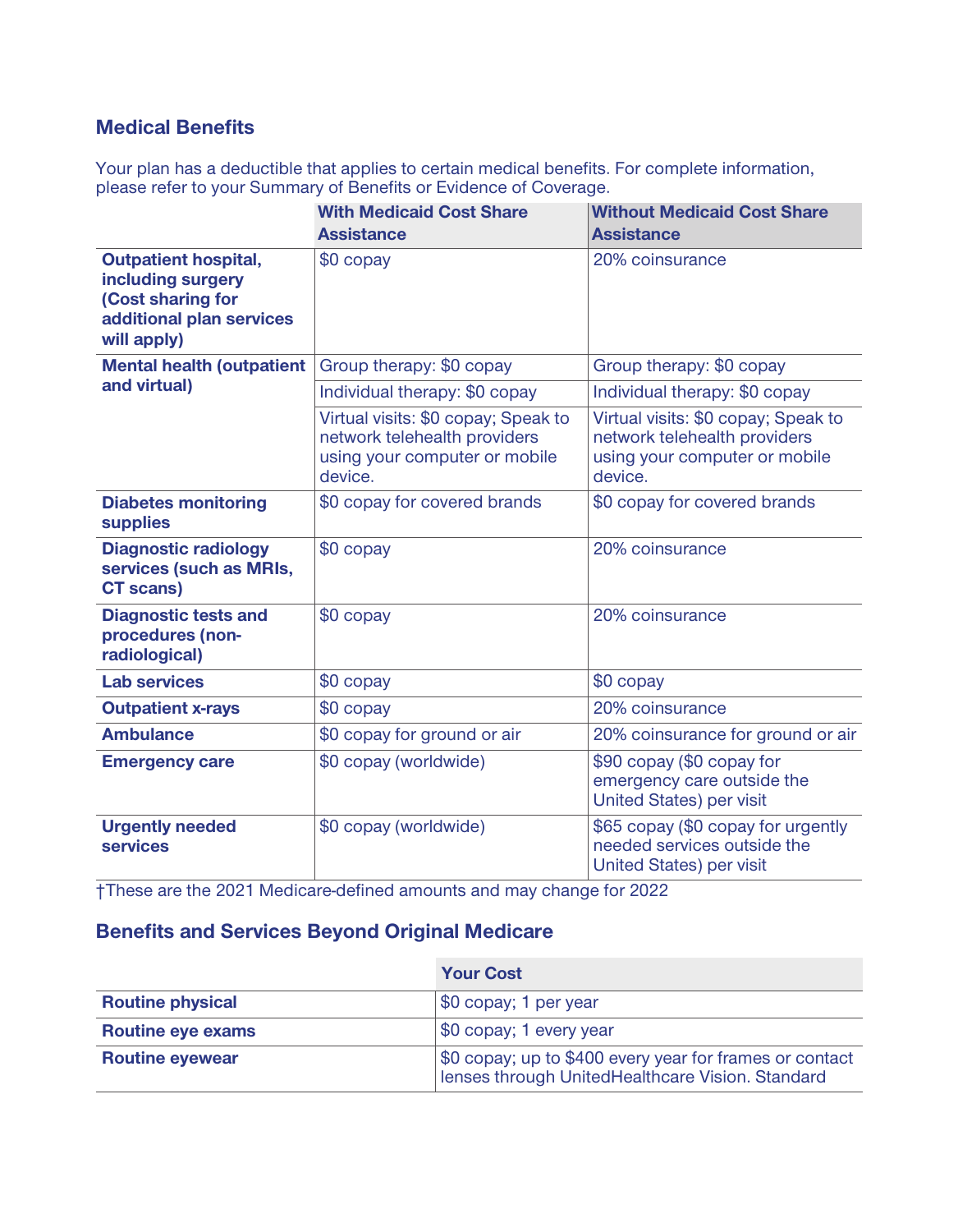|                                                             | <b>Your Cost</b>                                                                                                                                                                                                     |
|-------------------------------------------------------------|----------------------------------------------------------------------------------------------------------------------------------------------------------------------------------------------------------------------|
|                                                             | single, bifocal, trifocal, or progressive lenses are<br>covered in full.                                                                                                                                             |
|                                                             | Home delivered eyewear available nationwide<br>through UnitedHealthcare Vision (select products<br>only).                                                                                                            |
| <b>Dental - preventive</b>                                  | \$0 copay for exams, cleanings, x-rays, and fluoride                                                                                                                                                                 |
| <b>Dental - comprehensive</b>                               | \$0 copay for comprehensive dental services                                                                                                                                                                          |
| <b>Dental - benefit limit</b>                               | \$3,000 limit on all covered dental services                                                                                                                                                                         |
| <b>Hearing - routine exam</b>                               | \$0 copay; 1 per year                                                                                                                                                                                                |
| <b>Hearing aids</b>                                         | \$3,600 allowance for hearing aids, up to 2 hearing<br>aids every year through UnitedHealthcare Hearing.<br>Includes hearing aids delivered directly to you with<br>virtual follow-up care through Right2You (select |
|                                                             | models), through UnitedHealthcare Hearing.                                                                                                                                                                           |
| <b>Fitness program</b>                                      | Renew Active fitness membership, classes and online<br>brain exercises at no cost to you.                                                                                                                            |
| <b>Routine Transportation</b>                               | \$0 copay for 60 one-way trips to or from approved<br>locations, such as medically related appointments,<br>gyms and pharmacies                                                                                      |
| <b>Personal Emergency Response System</b>                   | Emergency monitoring device at no cost.                                                                                                                                                                              |
| <b>Foot care - routine</b>                                  | \$0 copay; 8 visits per year                                                                                                                                                                                         |
| <b>Routine Chiropractic care</b>                            | \$0 copay; 12 chiropractic visits per year                                                                                                                                                                           |
| <b>Over-the-Counter (OTC) + Healthy Food</b><br><b>Card</b> | \$125 credit on a prepaid card every month to<br>purchase approved over-the-counter products or<br>healthy groceries.                                                                                                |
| <b>Meal Benefit</b>                                         | \$0 copay; Meals provided 1 time per calendar year<br>immediately after an inpatient hospital or skilled<br>nursing facility stay.                                                                                   |
| <b>NurseLine</b>                                            | Speak with a registered nurse (RN) 24 hours a day, 7<br>days a week.                                                                                                                                                 |

### **Prescription Drugs**

| <b>Annual prescription (Part D)</b><br>deductible    | \$0                                                        |
|------------------------------------------------------|------------------------------------------------------------|
| 30-day or 90-day supply from retail network pharmacy |                                                            |
| <b>All covered drugs</b>                             | \$0 copay<br>Some covered drugs limited to a 30-day supply |